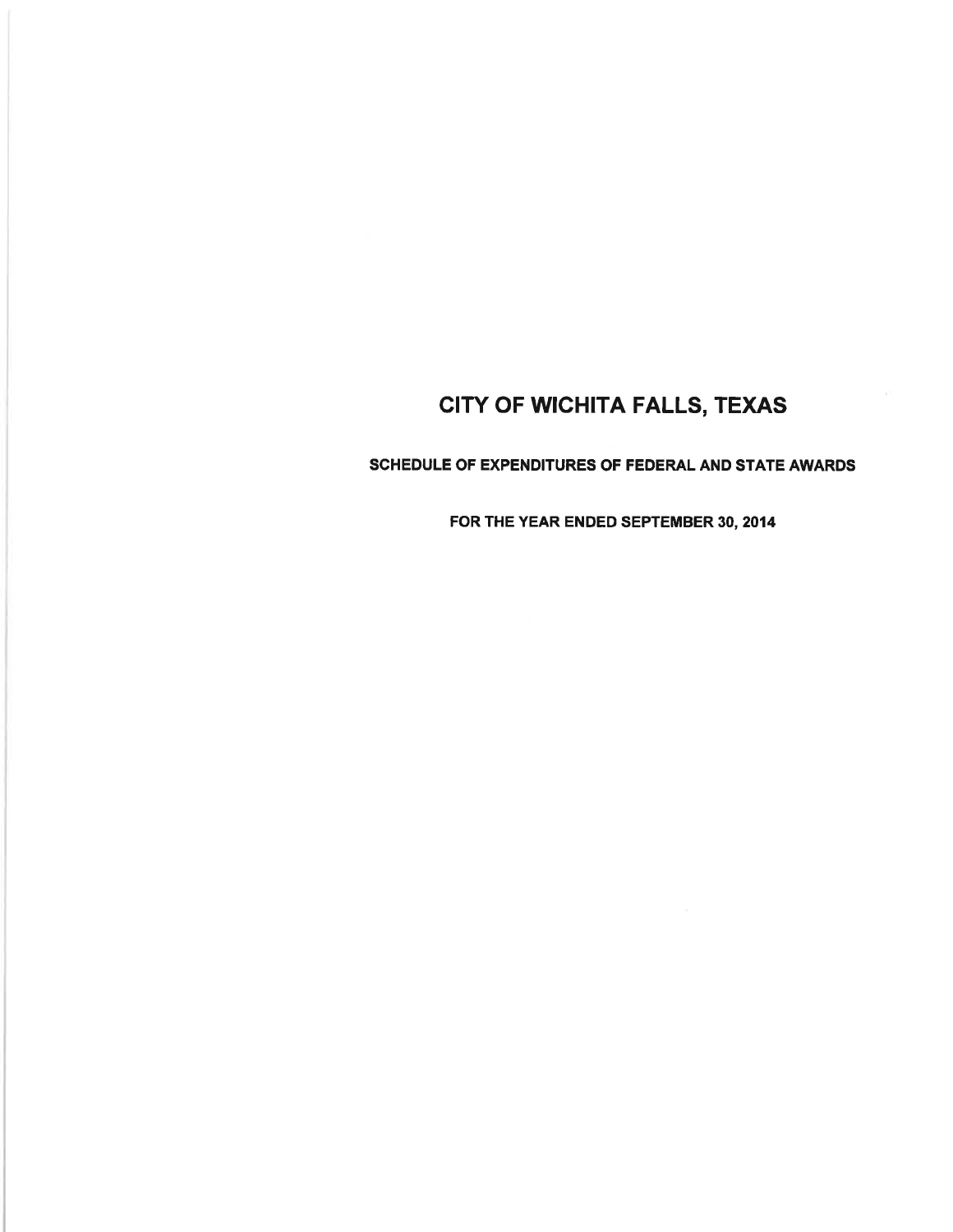## SCHEDULE OF EXPENDITURES OF FEDERAL AND STATE AWARDS

# FOR THE YEAR ENDED SEPTEMBER 30, 2014

## TABLE OF CONTENTS

|--|

| Independent Auditor's Report on Compliance For Each Major Program<br>And on Internal Control Over Compliance Required By OMB<br>Circular A-133 and the State of Texas Single Audit Circular, and |         |
|--------------------------------------------------------------------------------------------------------------------------------------------------------------------------------------------------|---------|
| Schedule of Expenditures of Federal and State Awards                                                                                                                                             | $1 - 2$ |
| Schedule of Expenditures of Federal and State Awards                                                                                                                                             | $3 - 5$ |
| Notes to Schedule of Expenditures of Federal and State Awards                                                                                                                                    | 6.      |
| Independent Auditor's Report on Internal Control Over Financial<br>Reporting and on Compliance and Other Matters Based on an<br>Audit of Financial Statements Performed in Accordance With       |         |
| Government Auditing Standards                                                                                                                                                                    | 7-8     |
| Schedule of Findings and Questioned Costs                                                                                                                                                        | 9       |
| <b>Corrective Action Plan</b>                                                                                                                                                                    | 10      |
| <b>Summary Schedule of Prior Audit Findings</b>                                                                                                                                                  | 11      |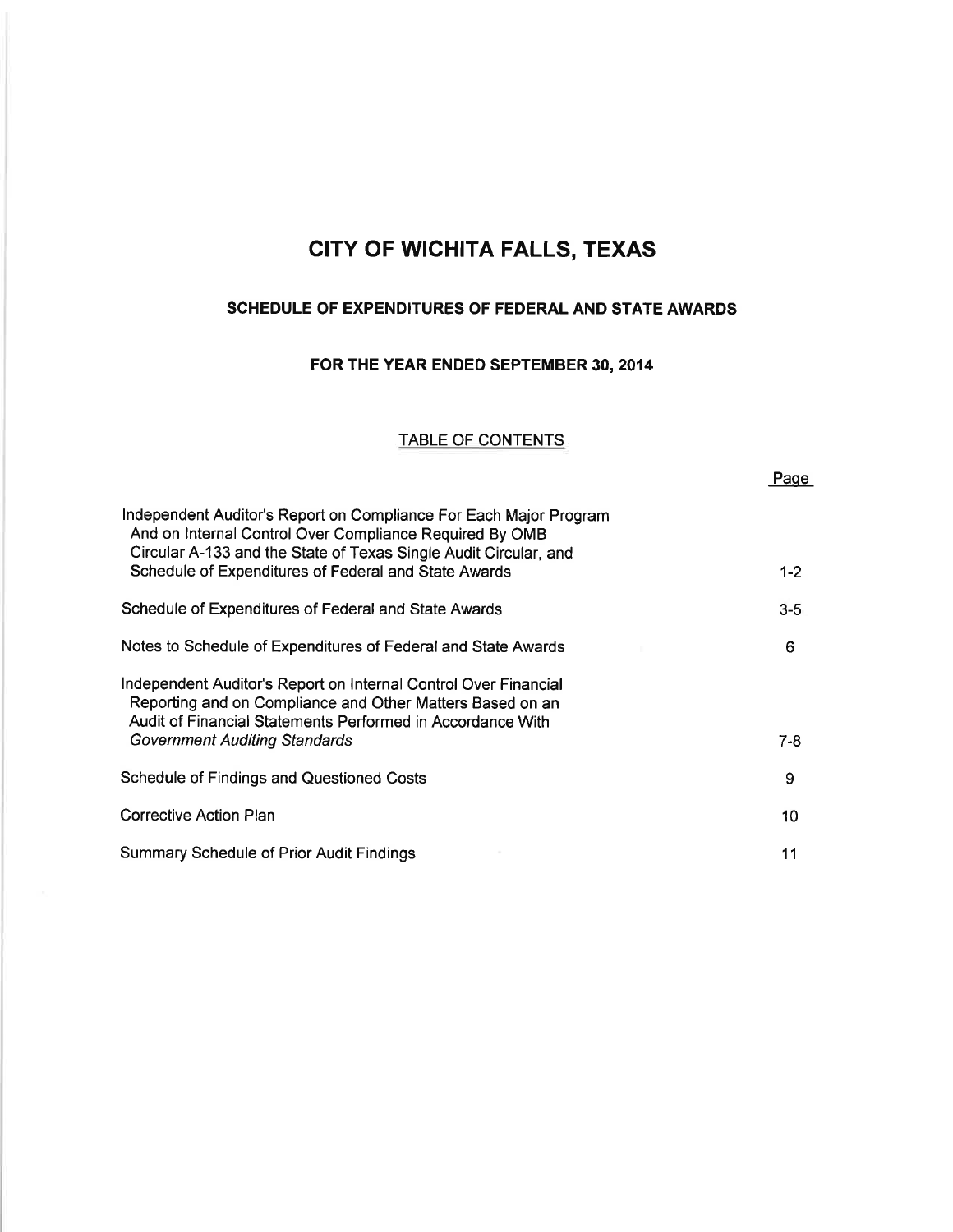# EDGIN, PARKMAN, FLEMING & FLEMING, PC



CERTIFIED PUBLIC ACCOUNTANTS

4110 KELL BLVD., SECOND FLOOR • P.O. BOX 750 WICHITA FALLS, TEXAS 76307-0750 PH. (940) 766-5550 FAX (940) 766-5778

MICHAEL D. EDGIN, CPA DAVID L. PARKMAN, CPA, CFE A. PAUL FLEMING, CPA J. MARK FLEMING, CPA

lndependent Auditor's Report on Compliance for Each Major Program and on lnternal Control Over Compliance Required by OMB Circular A-133 and the State of Texas Single Audit Circular, and Schedule of Expenditures of Federal and State Awards

The Honorable Mayor and Members of the City Council City of Wichita Falls, Texas

### Report on Gompliance for Each Major Program

We have audited the City of Wichita Falls, Texas' compliance with the types of compliance requirements described in the OMB Circular A-133 Compliance Supplement and the State of Texas Single Audit Circular that could have a direct and material effect on each of the City's major federal and state programs for the year ended September 30, 2014. The City of Wichita Falls, Texas' major federal and state programs are identified in the summary of auditor's results section of the accompanying schedule of findings and questioned costs.

### Management's Responsibility

Management is responsible for compliance with the requirements of laws, regulations, contracts and grants applicable to its federal and state programs.

### Auditor's Responsibility

Our responsibility is to express an opinion on compliance for each of the Gity of Wichita Falls, Texas' major federal and state programs based on our audit of the types of compliance requirements referred to above. We conducted our audit of compliance in accordance with auditing standards generally accepted in the United States of America; the standards applicable for financial audits contained in Government Auditing Standards, issued by the Comptroller General of the United States; OMB Circular A-133, Audits of States, Local Governments, and Non-Profit Organizations, and the State of Texas Single Audit Circular. Those standards, OMB Circular A-133, and the State of Texas Single Audit Gircular require that we plan and perform the audit to obtain reasonable assurance about whether noncompliance with the types of compliance requirements referred to above that could have a direct and material effect on a major federal or state program occurred. An audit includes examining, on a test basis, evidence about the City of Wichita Falls, Texas' compliance with those requirements and performing such other procedures as we considered necessary in the circumstances.

We believe that our audit provides a reasonable basis for our opinion on compliance for each major federal and state program. However, our audit does not provide a legal determination on the City of Wichita Falls, Texas' compliance.

### Opinion on Each Major Federal and State Program

ln our opinion, the Gity of Wichita Falls, Texas complied, in all material respects, with the types of compliance requirements referred to above that could have a direct and material effect on each of its major federal and state programs for the year ended September 30,2014.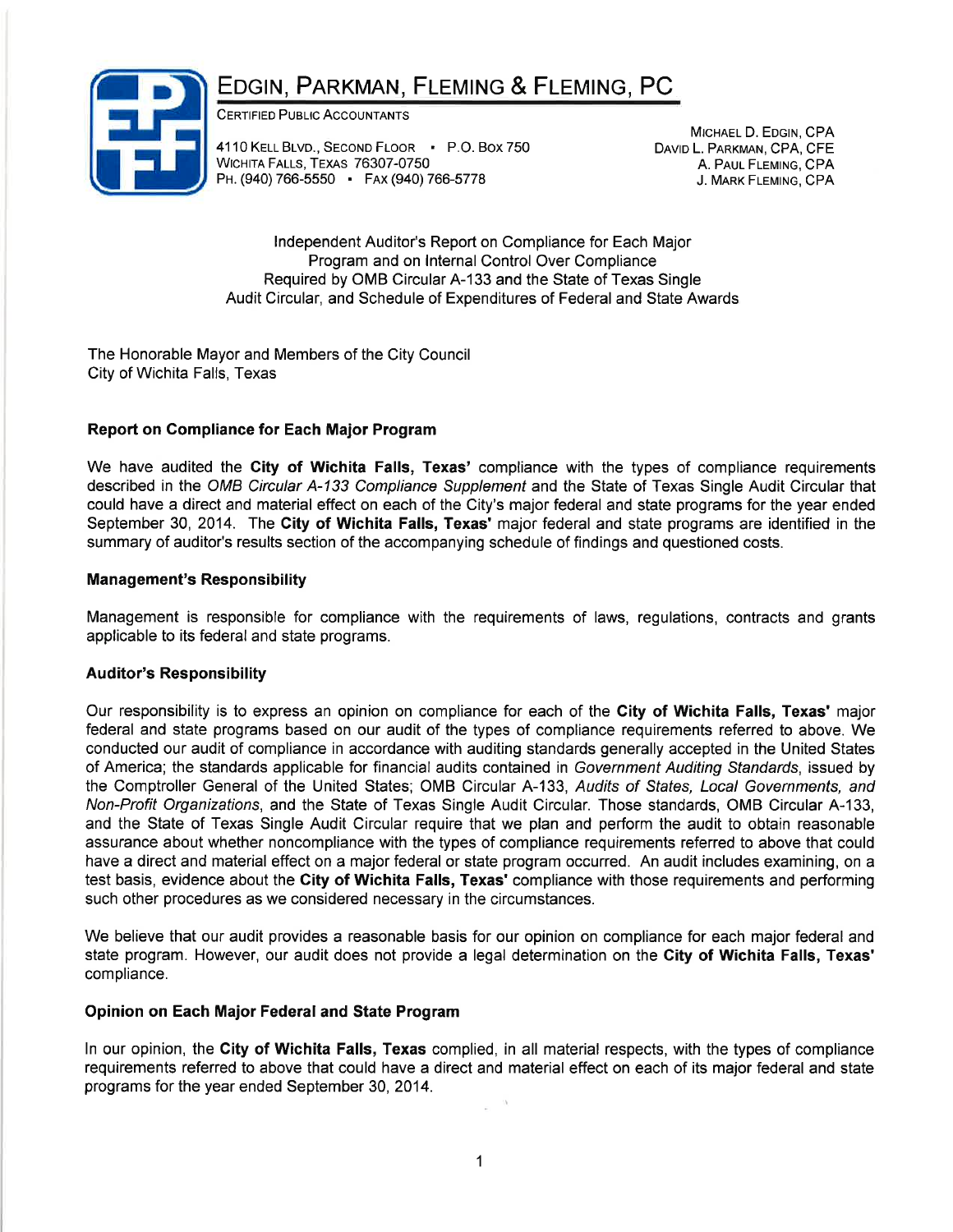#### Report on lnternal Control Over Compliance

Management of the City of Wichita Falls, Texas is responsible for establishing and maintaining effective internal control over compliance with the types of compliance requirements referred to above. ln planning and performing our audit, we considered the City of Wichita Falls, Texas internal control over compliance with the types of requirements that could have a direct and material effect on each major federal and state program to determine the auditing procedures that are appropriate in the circumstances for the purpose of expressing an opinion on compliance for each major federal and state program and to test and report on internal control over compliance in accordance with OMB Circular A-133 and the State of Texas Single Audit Circular, but not for the purpose of expressing an opinion on the effectiveness of internal control over compliance. Accordingly, we do not express an opinion on the effectiveness of the City of Wichita Falls, Texas' internal control over compliance.

A deficiency in internal control over compliance exists when the design or operation of a control over compliance does not allow management or employees, in the normal course of performing their assigned functions, to prevent, or detect and correct, noncompliance with a type of compliance requirement of a federal or state program on a timely basis. A material weakness in internal control over complrance is a deficiency, or combination of deficiencies, in internal control over compliance, such that there is a reasonable possibility that material noncompliance with a type of compliance requirement of a federal or state program will not be prevented, or detected and corrected, on a timely basis. A significant deficiency in internal control over compliance is a deficiency, or a combination of deficiencies, in internal control over compliance with a type of compliance requirement of a federal or state program that is less severe than a material weakness in internal control over compliance, yet important enough to merit attention by those charged with governance.

Our consideration of internal control over compliance was for the limited purpose described in the first paragraph of this section and was not designed to identify all deficiencies in internal control over compliance that might be material weaknesses or significant deficiencies. We did not identify any deficiencies in internal control over compliance that we considered to be material weaknesses. However, material weaknesses may exist that may not have been identified.

The purpose of this report on internal control over compliance is solely to describe the scope of our testing of internal control over compliance and the results of that testing based on the requirements of OMB Circular A-133 and the State of Texas Single Audit Circular. Accordingly, this report is not suitable for any other purpose.

#### Report on Schedule of Expenditures of Federal and State Awards

We have audited the financial statements of the governmental activities, the business-type activities, the aggregate discretely presented component units, each major fund, and the aggregate remaining fund information of the City of Wichita Falls, Texas as of and for the year ended September 30,2014, and the related notes to the financial statements, which collectively comprise the City of Wichita Falls, Texas' basic financial statements. We have issued our report thereon dated March 23, 2015, which contained unmodified opinions on those financial statements. Our audit was conducted for the purpose of forming opinions on the financial statements that collectively comprise the basic financial statements. The accompanying schedule of expenditures of federal and state awards is presented for purposes of additional analysis as required by OMB Circular A-133 and the State of Texas Single Audit Circular, and is not a required part of the basic financial statements. Such information is the responsibility of management and was derived from and relates directly to the underlying accounting and other records used to prepare the financial statements. The information has been subjected to the auditing procedures applied in the audit of the basic financial statements and certain additional procedures, including comparing and reconciling such information directly to the underlying accounting and other records used to prepare the financial statements or to the financial statements themselves, and other additional procedures in accordance with auditing standards generally accepted in the United States of America. ln our opinion, the schedule of expenditures of federal and state awards is fairly stated in all material respects in relation to the financial statements as a whole.

Edgin, Parkna, 7 leming : 7 kening, PC EDGIN, PARKMAN, FLEMING & FLEMING, PC

Wichita Falls, Texas March 23,2015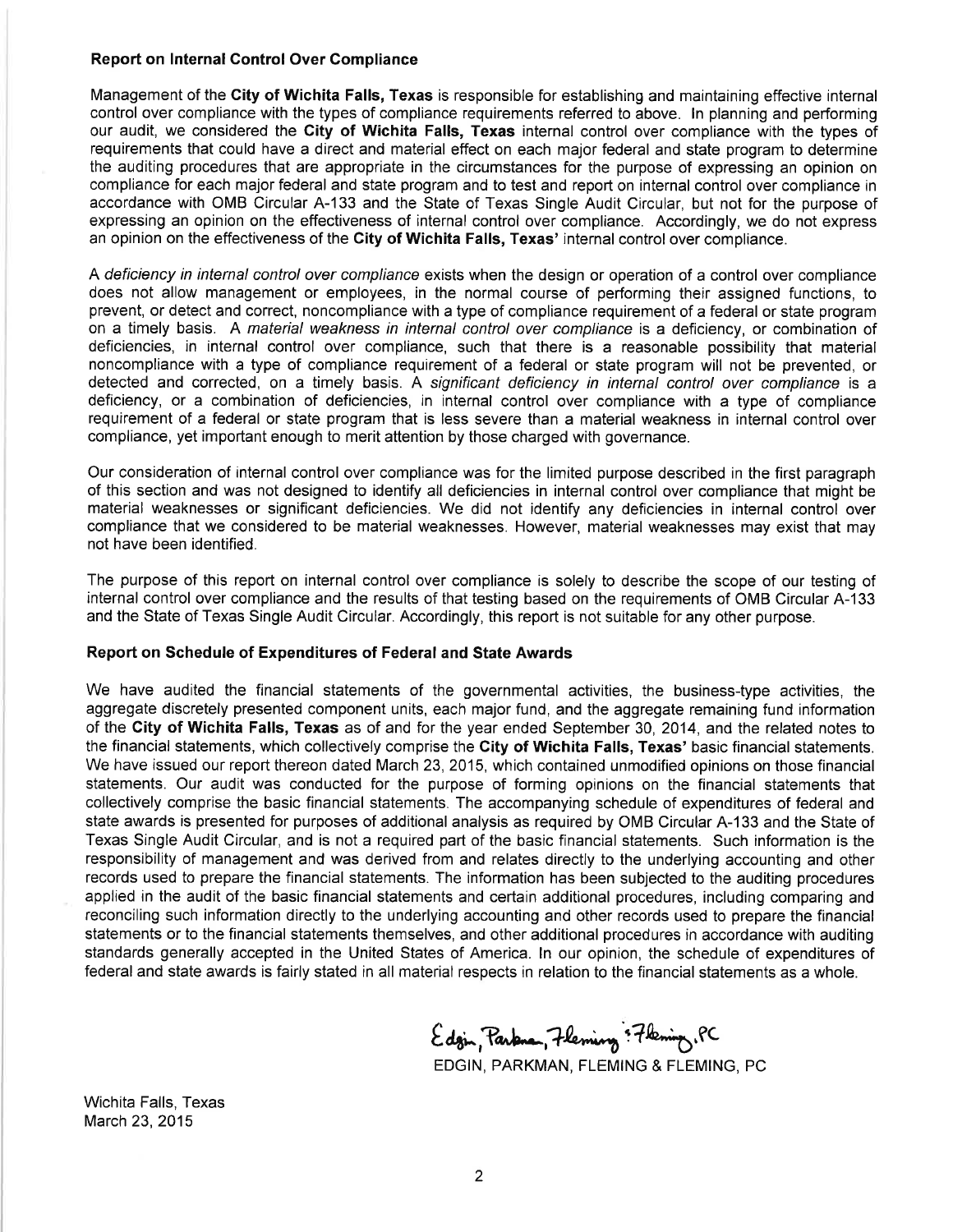## SCHEDULE OF EXPENDITURES OF FEDERAL AND STATE AWARDS FOR THE YEAR ENDED SEPTEMBER 30, 2014

| Federal Grantor/Pass-Through<br><b>Grantor/ Program Title</b>                                                                                                       | Contract<br>Number | Federal<br><b>CFDA</b><br>Number | Expenditures<br>and<br><b>Indirect Costs</b> | Amount<br>Relating to<br>Pass-Through<br>to Subrecipients |
|---------------------------------------------------------------------------------------------------------------------------------------------------------------------|--------------------|----------------------------------|----------------------------------------------|-----------------------------------------------------------|
| <b>FEDERAL AWARDS:</b>                                                                                                                                              |                    |                                  |                                              |                                                           |
| U.S. Department of Agriculture<br>Passed Through Texas Department of State Health Services:<br>Special Supplemental Food Program for<br>Women, Infants and Children | 2013-042603        | 10.557                           | \$<br>801,529                                | \$                                                        |
| Total U.S. Department of Agriculture                                                                                                                                |                    |                                  | 801,529                                      |                                                           |
| U.S.Department of Defense<br>Passed Through Office of Economic Adjustment:<br>SAFB Joint Land Use Study                                                             | HQ00051210023      | 12.610                           | 74,293                                       |                                                           |
| Total U.S. Department of Defense                                                                                                                                    |                    |                                  | 74,293                                       |                                                           |
| U.S. Department of Housing and Urban Development<br>Direct Programs:                                                                                                |                    |                                  |                                              |                                                           |
| Community Development Block Grant/<br><b>Entitlement Grant</b><br>Community Development Block Grant/                                                                | B-12-MC-48-0030    | 14.218                           | 637,489                                      | 203 356                                                   |
| <b>Entitlement Grant</b>                                                                                                                                            | B-13-MC-48-0030    | 14.218                           | 536,714                                      |                                                           |
| Section 8 Rental Voucher/Certificate Program                                                                                                                        | <b>TX498VO</b>     | 14.871                           | 3,445,970                                    |                                                           |
| HOME Investment Partnership Program                                                                                                                                 | M-09-MC-48-0214    | 14.239                           | 1,137                                        |                                                           |
| HOME Investment Partnership Program                                                                                                                                 | M-10-MC-48-0214    | 14.239                           | 42,900                                       |                                                           |
| HOME Investment Partnership Program                                                                                                                                 | M-11-MC-48-0214    | 14.239                           | 226,159                                      |                                                           |
| HOME Investment Partnership Program                                                                                                                                 | M-12-MC-48-0214    | 14.239                           | 128,915                                      |                                                           |
| <b>Total Direct Programs</b>                                                                                                                                        |                    |                                  | 5,019,284                                    | 203,356                                                   |
| Passed Through Tarrant County:                                                                                                                                      |                    |                                  |                                              |                                                           |
| Housing Opportunity for Persons with AIDS                                                                                                                           | 2013-041148-010    | 14.241                           | 1,308                                        |                                                           |
| <b>Total Tarrant County</b>                                                                                                                                         |                    |                                  | 1,308                                        |                                                           |
| Total U.S. Department of Housing and Urban Development                                                                                                              |                    |                                  | 5,020,592                                    | 203,356                                                   |
| U.S. Department of Justice<br>Direct Programs:<br>Bureau of Justice Assistance:                                                                                     |                    |                                  |                                              |                                                           |
| Local Law Enforcement Block Grant                                                                                                                                   | 2011-DJ-BX-2686    | 16.592                           | 25,206                                       |                                                           |
| Local Law Enforcement Block Grant                                                                                                                                   | 2013-DJ-BX-0670    | 16.592                           | 36,518                                       |                                                           |
| Total Bureau of Justice Assistance                                                                                                                                  |                    |                                  | 61,724                                       |                                                           |
| Total U.S. Department of Justice                                                                                                                                    |                    |                                  | 61,724                                       |                                                           |
|                                                                                                                                                                     |                    |                                  |                                              |                                                           |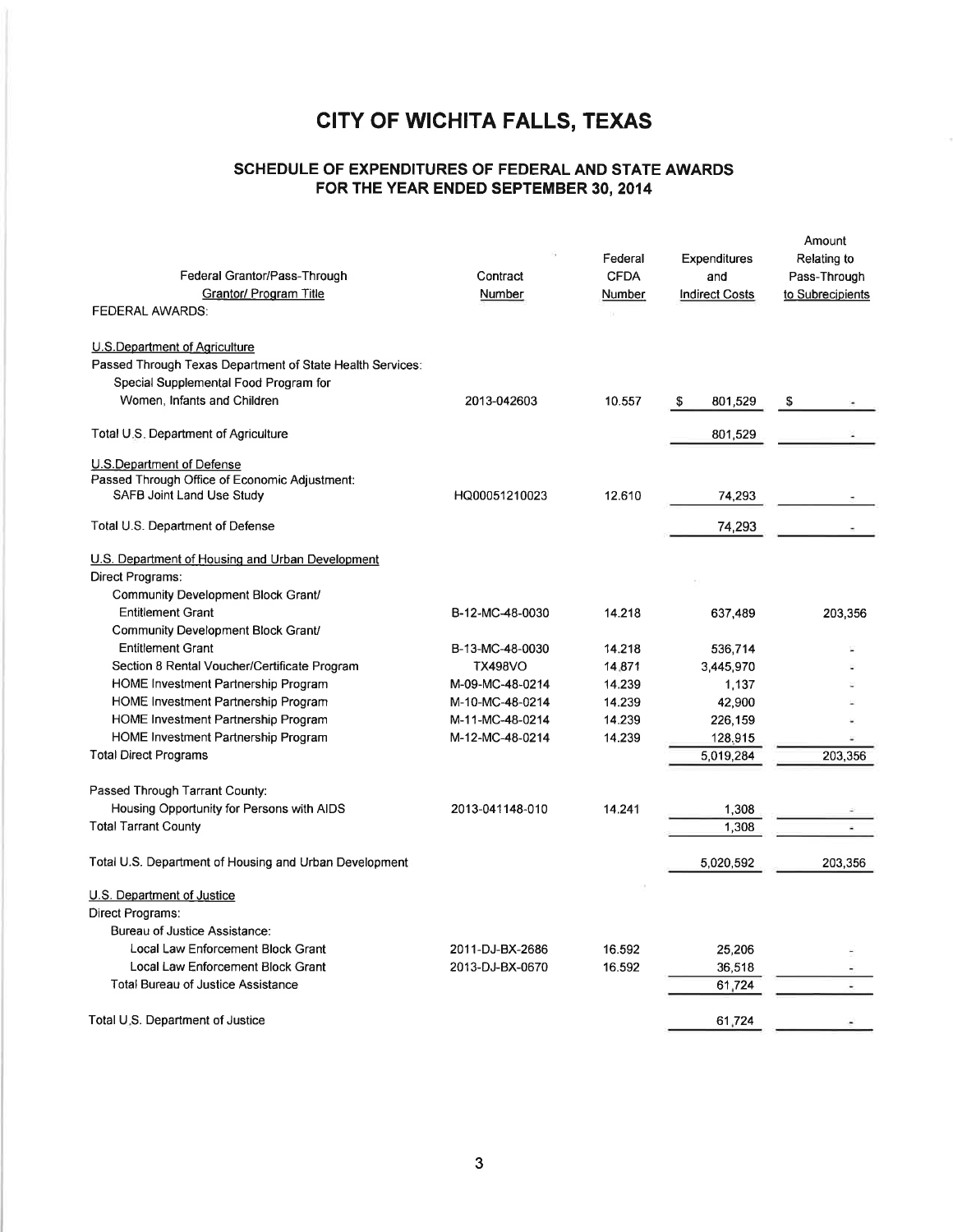## ScHEDULE OF EXPENDTTURES OF FEDERAL AND STATE AWARDS (CONT'D.) FOR THE YEAR ENDED SEPTEMBER 30, 2014

| Federal Grantor/Pass-Through<br>Grantor/ Program Title    | Contract<br>Number | Federal<br><b>CFDA</b><br>Number | Expenditures<br>and<br><b>Indirect Costs</b> | Amount<br>Relating to<br>Pass-Through<br>to Subrecipients |
|-----------------------------------------------------------|--------------------|----------------------------------|----------------------------------------------|-----------------------------------------------------------|
| FEDERAL AWARDS (CONT'D.):                                 |                    |                                  |                                              |                                                           |
| U.S. Department of Transportation                         |                    |                                  |                                              |                                                           |
| Direct Programs:                                          |                    |                                  |                                              |                                                           |
| Federal Aviation Administration:                          |                    |                                  |                                              |                                                           |
| Airport Improvement Grant                                 | 3-48-0227-010-2012 | 20.106                           | 1,491,231                                    |                                                           |
| Airport Improvement Grant                                 | 3-48-0227-011-2013 | 20.106                           | 4,286,279                                    |                                                           |
| Airport Improvement Grant                                 | 3-48-0227-012-2014 | 20.106                           | 3,681,765                                    |                                                           |
| Airport Improvement Grant                                 | 3-48-0227-013-2014 | 20.106                           | 1,171,203                                    |                                                           |
| <b>Total Federal Aviation Administration</b>              |                    |                                  | 10,630,478                                   |                                                           |
| Direct Programs:                                          |                    |                                  |                                              |                                                           |
| <b>Federal Transit Administration:</b>                    |                    |                                  |                                              |                                                           |
| Federal Transit Capital and Operating                     |                    |                                  |                                              |                                                           |
| Assistance Formula Grants                                 | N/A                | 20.507                           | 1,492,163                                    |                                                           |
| <b>Total Federal Transit Administration</b>               |                    |                                  | 1,492,163                                    |                                                           |
|                                                           |                    |                                  |                                              |                                                           |
| Passed Through Texas Department of Transportation:        |                    |                                  |                                              |                                                           |
| Highway Planning and Construction                         | PL0012(28)         | 20.205                           | 261,643                                      |                                                           |
| <b>Total Texas Department of Transportation</b>           |                    |                                  | 261,643                                      | $\bullet$                                                 |
| Total U.S. Department of Transportation                   |                    |                                  | 12,384,284                                   |                                                           |
| U.S. Department of Health and Human Services              |                    |                                  |                                              |                                                           |
| Passed Through Texas Department of State Health Services: |                    |                                  |                                              |                                                           |
| <b>Tuberculosis Prevention and Control</b>                | 2014-001404-00     | 93.116                           | 29,135                                       |                                                           |
| <b>Tuberculosis Prevention and Control</b>                | 2015-001404-00     | 93.116                           | 3,028                                        |                                                           |
| Healthy Community Project                                 | 2014-001395-00     | 93.531                           | 273,737                                      |                                                           |
| <b>HIV Prevention Activities-CTRPN</b>                    | 2014-001340-00     | 93.940                           | 83,378                                       |                                                           |
| <b>HIV Prevention Activities-CTRPN</b>                    | 2015-001340-00     | 93.940                           | 27,069                                       |                                                           |
| Preventive Health and Health Services Grant -             |                    |                                  |                                              |                                                           |
| Community and Rural Health                                | 2014-001087-00     | 93.991                           | 127,387                                      |                                                           |
| Preventive Health and Health Services Grant -             |                    |                                  |                                              |                                                           |
| Community and Rural Health                                | 2015-001087-00     | 93.991                           | 50,563                                       |                                                           |
| Total Texas Department of State Health Services           |                    |                                  | 594,297                                      |                                                           |
| Passed Through Tarrant County:                            |                    |                                  |                                              |                                                           |
| HIV Formula Grant-Care Consortium - Ryan White III        | H76HA00123-22-00   | 93.917                           | 19,408                                       |                                                           |
| HIV Formula Grant-Care Consortium - Ryan White II         | 2014-001453-00     | 93.918                           | 33,509                                       |                                                           |
| <b>Total Tarrant County</b>                               |                    |                                  | 52,917                                       |                                                           |
|                                                           |                    |                                  |                                              |                                                           |
| Total U.S. Department of Health and Human Services        |                    |                                  | 647,214                                      |                                                           |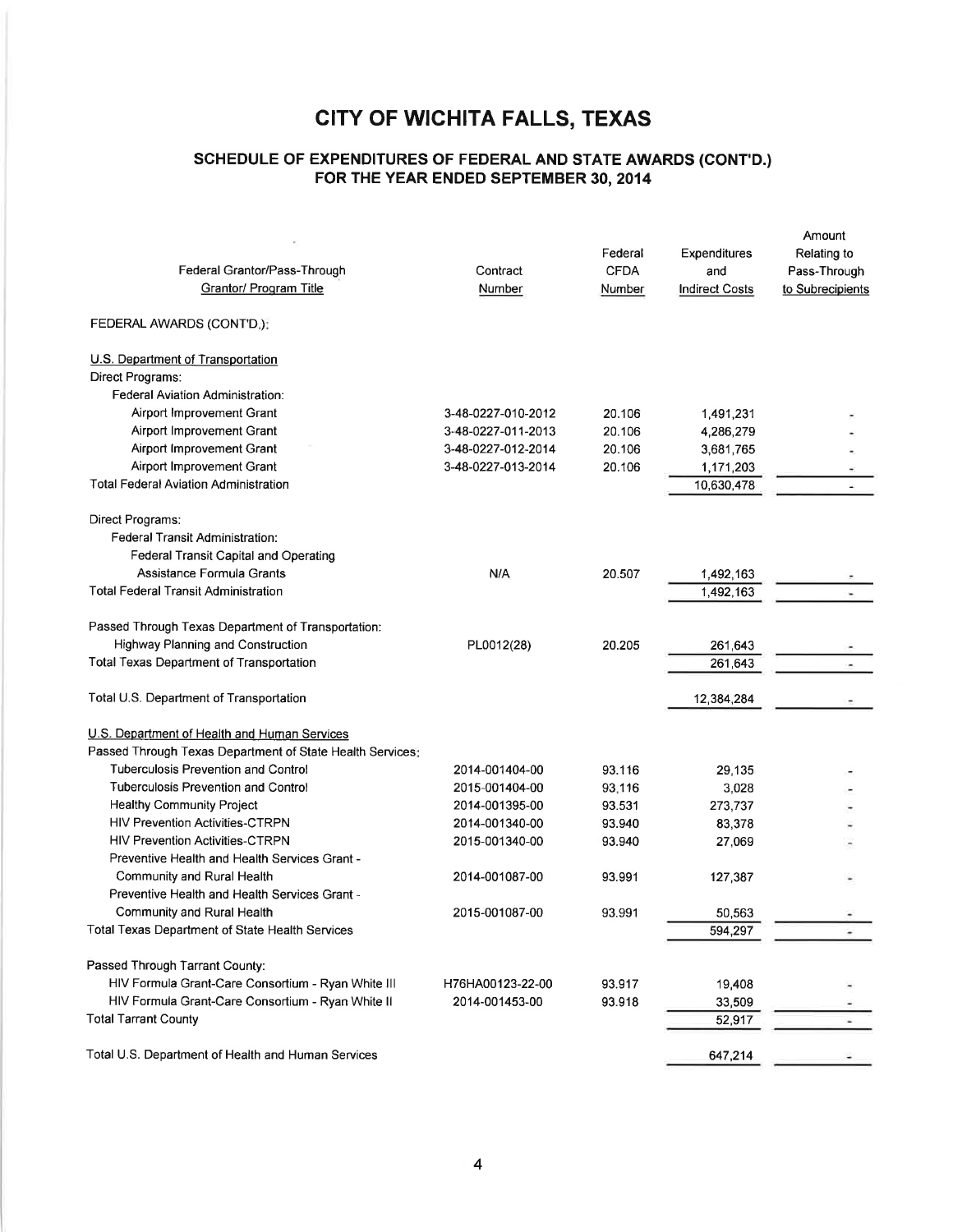#### SCHEDULE OF EXPENDITURES OF FEDERAL AND STATE AWARDS (CONT'D.) FOR THE YEAR ENDED SEPTEMBER 30,2OI4

| Federal Grantor/Pass-Through<br>Grantor/ Program Title                                                                                                                        | Contract<br>Number  | Federal<br><b>CFDA</b><br>Number | Expenditures<br>and<br><b>Indirect Costs</b> | Amount<br>Relating to<br>Pass-Through<br>to Subrecipients |
|-------------------------------------------------------------------------------------------------------------------------------------------------------------------------------|---------------------|----------------------------------|----------------------------------------------|-----------------------------------------------------------|
| FEDERAL AWARDS (CONT'D.):                                                                                                                                                     |                     |                                  |                                              |                                                           |
| U.S. Department of Homeland Security<br>Passed Through Texas Department of Public Safety -<br>Division of Emergency Management:<br>Emergency Management Assistance Fire Grant | 83.534              | 97.042                           | 37,205                                       |                                                           |
| <b>Homeland Security</b>                                                                                                                                                      | SHSP LETPA-2SHSP031 | 97.073                           | 4,546                                        |                                                           |
| Total U.S. Department of Homeland Security                                                                                                                                    |                     |                                  | 41,751                                       |                                                           |
| <b>Total Expenditures of Federal Awards</b>                                                                                                                                   |                     |                                  | 19,031,387                                   | 203,356                                                   |
| <b>STATE AWARDS:</b>                                                                                                                                                          |                     |                                  |                                              |                                                           |
| Texas Department of State Health Services<br>Direct Programs:                                                                                                                 |                     |                                  |                                              |                                                           |
| Tuberculosis - Prevention and Control                                                                                                                                         | 2014-001442-00      | N/A                              | 71,060                                       |                                                           |
| Tuberculosis - Prevention and Control                                                                                                                                         | 2015-001442-00      | N/A                              | 13,724                                       |                                                           |
| Immunizations - Epidemiology                                                                                                                                                  | 2014-000035-00      | N/A                              | 198,713                                      |                                                           |
| Immunizations - Epidemiology                                                                                                                                                  | 2015-000035-00      | N/A                              | 23,694                                       |                                                           |
| Bioterrorism                                                                                                                                                                  | 2014-001104-00      | N/A                              | 90,506                                       |                                                           |
| Bioterrorism                                                                                                                                                                  | 2015-001104-00      | N/A                              | 26,158                                       |                                                           |
| <b>Bioterrorism Discretionary Project</b>                                                                                                                                     | 2014-045567         | N/A                              | 7,803                                        |                                                           |
| <b>Tobacco Prevention and Control</b>                                                                                                                                         | 2014-045345         | N/A                              | 144,031                                      |                                                           |
| <b>Tobacco Prevention and Control</b>                                                                                                                                         | 2015-046681         | N/A                              | 83,176                                       |                                                           |
| <b>Total Direct Programs</b>                                                                                                                                                  |                     |                                  | 658,865                                      |                                                           |
| Passed Through Tarrant County:                                                                                                                                                |                     |                                  |                                              |                                                           |
| HIV - Health and Social Services                                                                                                                                              | 2014-001453-00      | N/A                              | 15,430                                       |                                                           |
| <b>Total Tarrant County</b>                                                                                                                                                   |                     |                                  | 15,430                                       |                                                           |
| Total Texas Department of State Health Services                                                                                                                               |                     |                                  | 674,295                                      |                                                           |
| <b>Texas Department of Transportation</b><br>Direct Programs:                                                                                                                 |                     |                                  |                                              |                                                           |
| Transit Planning, Capital and Operating Formula Grant                                                                                                                         | 512XXF7147          | N/A                              | 338,171                                      |                                                           |
| RAMP Grant - Municipal Airport                                                                                                                                                | M1403WFAL           | N/A                              | 46,994                                       |                                                           |
| RAMP Grant - Kickapoo Airport                                                                                                                                                 | <b>M1403KICK</b>    | N/A                              | 49,602                                       |                                                           |
| <b>Police Traffic Enforcement</b>                                                                                                                                             | 2014-WichitaP-S-RFR | N/A                              | 27,489                                       |                                                           |
| <b>Total Texas Department of Transportation</b>                                                                                                                               |                     |                                  | 462,256                                      |                                                           |
| <b>Total Expenditures of State Awards</b>                                                                                                                                     |                     |                                  | 1,136,551                                    |                                                           |
| Total Expenditures of Federal and State Awards                                                                                                                                |                     |                                  | \$20,167,938                                 | 203,356<br>\$                                             |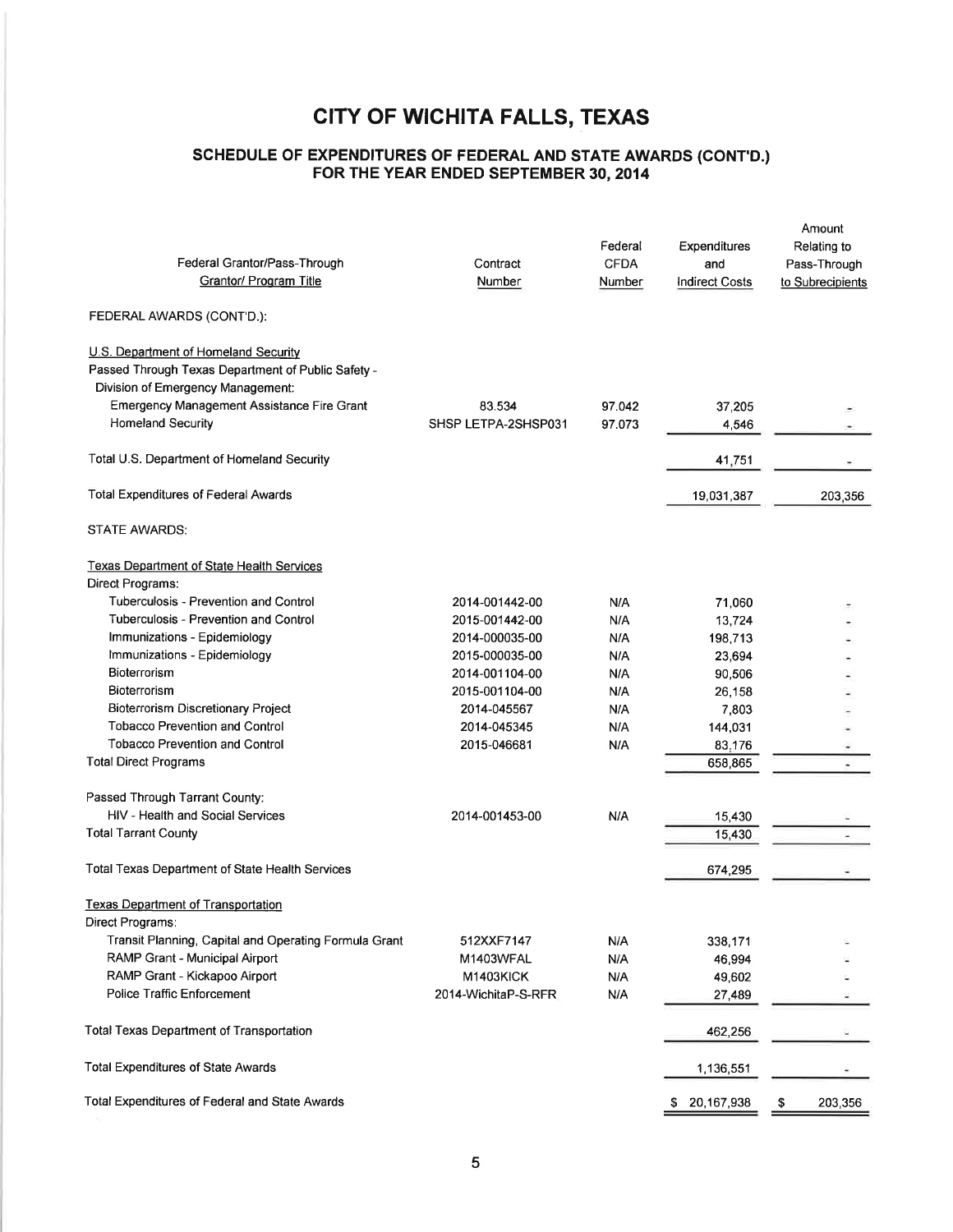#### NOTES TO SCHEDULE OF EXPENDITURES OF FEDERAL AND STATE AWARDS FOR THE YEAR ENDED SEPTEMBER 30, 2014

#### Note 1 - GENERAL

The accompanying Schedule of Expenditures of Federal and State Awards presents the activity of all federal and state awards of the City of Wichita Falls, Texas (City). The City reporting entity is defined in Note 1 to the City's financial statements. All financial assistance received directly from federal or state agencies, as well as federal or state financial assistance passed through other government agencies, is included on these schedules.

#### Note 2 - BASIS OF ACCOUNTING

The accounting and financial reporting treatment applied to a fund is determined by its measurement focus. The Governmental Fund types are accounted for using a current financial resources measurement focus. Most federal and state grant funds were accounted for in the Special Revenue Funds, a component of the Governmental Fund types. With this measurement focus, only current assets and current liabilities generally are included on the balance sheet. Operating statements of these funds present increases (i.e., revenues and other financing sources) and decreases (i.e., expenditures and other financing uses) in net current position.

The modified accrual basis of accounting is used for the Governmental Fund types. This basis of accounting recognizes revenues in the accounting period in which they become susceptible to accrual, i.e., both measurable and available, and expenditures in the accounting period in which the fund liability is incurred, if measurable.

Federal and state grant funds are ordinarily considered to be earned to the extent of expenditures made under the provisions of the grant and, accordingly, when such funds are received, they are recorded as deferred revenues until earned.

#### Note 3 - CONTINGENCIES

The City participates in numerous federal and state programs, on both a direct and state passthrough basis, as well as on a service-provider basis. Principal among these are Community Development Block Grants, Section 8 Housing Assistance, the Home lnvestment Partnership Agreement Program, and the Airport lmprovement Grant.

ln connection with these programs, the City is required to comply with specific terms and agreements as well as applicable federal and state laws and regulations. Such compliance is subject to review and audit by the grantors and their representatives.

Since such programs are subject to audit or review, the possibility of disallowed expenditures exists. ln the event of any disallowance of claimed expenditures, the City expects the resulting liability to be immaterial.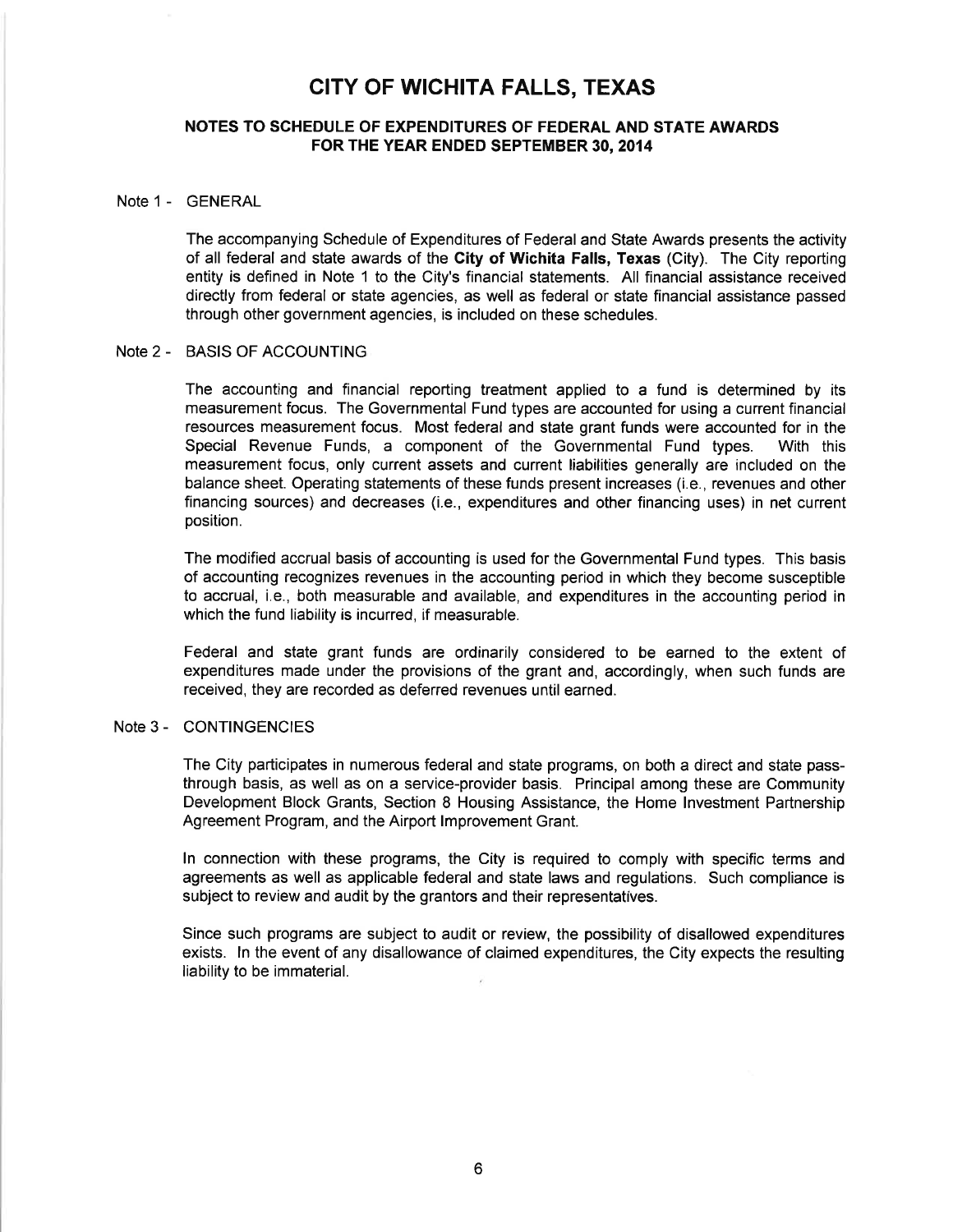# EDGIN, PARKMAN, FLEMING & FLEMING, PC



CERTIFIED PUBLIC ACCOUNTANTS

4110 KELL BLVD., SECOND FLOOR · P.O. Box 750 WICHITA FALLS, TEXAS 76307-0750 PH. (940) 766-5550 · FAX (940) 766-5778

MICHAEL D. EDGIN, CPA DAVID L. PARKMAN, CPA, CFE A. PAUL FLEMING, CPA J. MARK FLEMING, CPA

lndependent Auditor's Report on lnternal Control Over Financial Reporting and on Compliance and Other Matters Based on an Audit of Financial Statements Performed in Accordance With Government Auditing Sfandards

The Honorable Mayor and Members of the City Council City of Wichita Falls, Texas

We have audited, in accordance with the auditing standards generally accepted in the United States of America and the standards applicable to financial audits contained in Government Auditing Standards issued by the Comptroller General of the United States, the financial statements of the governmental activities, the business-type activities, the aggregate discretely presented component units, each major fund, and the aggregate remaining fund information of the City of Wichita Falls, Texas as of and for the year ended September 30, 2014, and the related notes to the financial statements, which collectively comprise the City of Wichita Falls, Texas' basic financial statements, and have issued our report thereon dated March 23,2015.

### Internal Control Over Financial Reporting

ln planning and performing our audit of the financial statements, we considered the City's internal control over financial reporting (internal control) to determine the audit procedures that are appropriate in the circumstances for the purpose of expressing our opinions on the financial statements but not for the purpose of expressing an opinion on the effectiveness of the City's internal control. Accordingly, we do not express an opinion on the effectiveness of the City's internal control.

A deficiency in internal control exists when the design or operation of a control does not allow management or employees, in the normal course of performing their assigned functions, to prevent or detect and correct misstatements on a timely basis. A material weakness is a deficiency, or combination of deficiencies, in internal control such that there is a reasonable possibility that a material misstatement of the City's financial statements will not be provided, or detected and corrected on a timely basis. A significant deficiency is a deficiency, or a combination of deficiencies, in internal control that is less severe than a material weakness, yet important enough to merit attention by those charged with governance.

Our consideration of internal control was for the limited purpose described in the first paragraph of this section and was not designed to identify all deficiencies in internal control that might be material weaknesses or significant deficiencies. Given these limitations, during our audit we did not identify any deficiencies in internal control that we consider to be material weaknesses. However, material weaknesses may exist that have not been identified.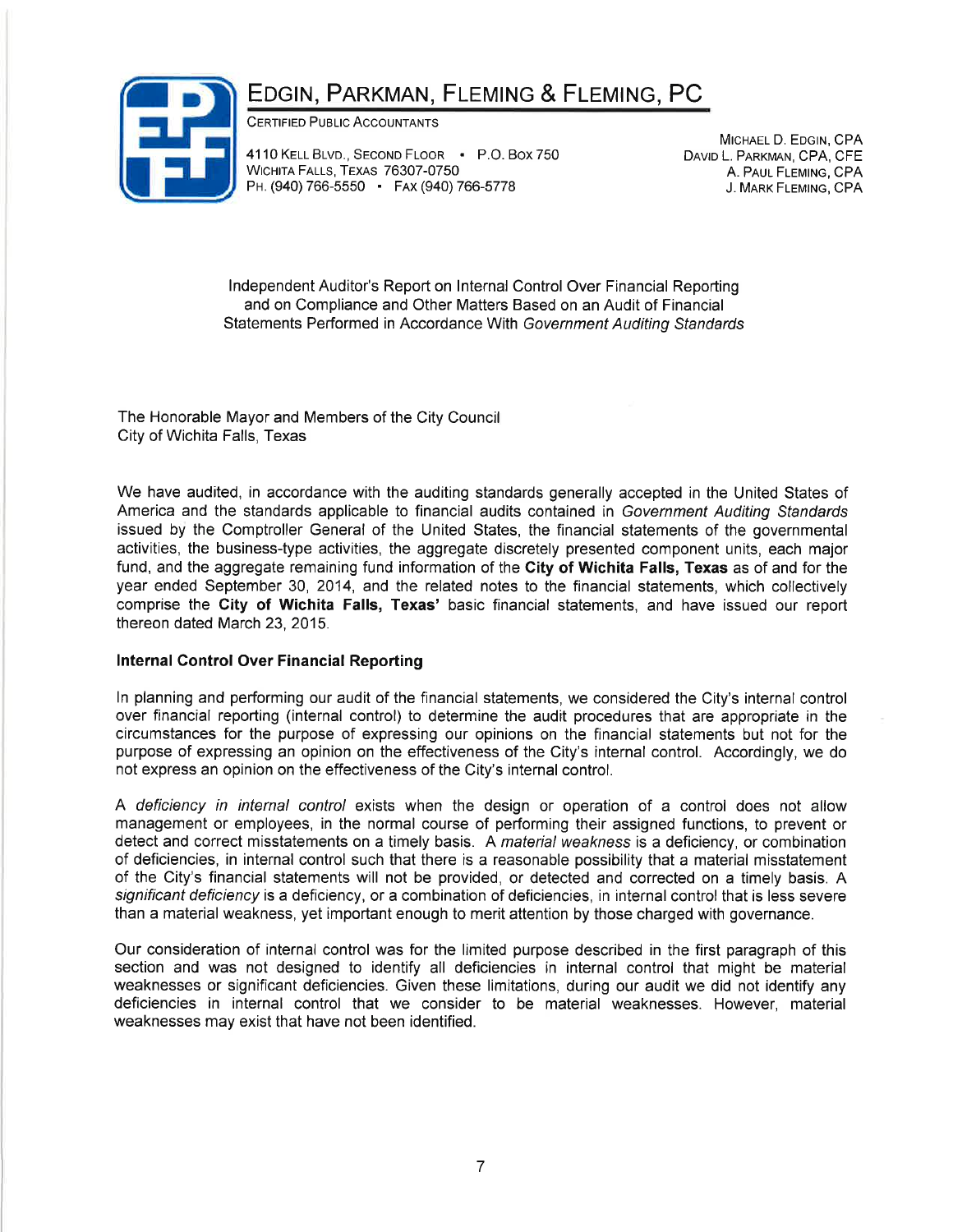#### Compliance and Other Matters

As part of obtaining reasonable assurance about whether the City of Wichita Falls, Texas' financial statements are free from material misstatement, we performed tests of its compliance with certain provisions of laws, regulations, contracts and grant agreements, noncompliance with which could have a direct and material effect on the determination of financial statement amounts. However, providing an opinion on compliance with those provisions was not an objective of our audit and, accordingly, we do not express such an opinion. The results of our tests disclosed no instances of noncompliance or other matters that are required to be reported under Government Auditing Standards.

#### Purpose of this Report

The purpose of this report is solely to describe the scope of our testing of internal control and compliance and the results of that testing, and not to provide an opinion on the effectiveness of the City of Wichita Falls, Texas' internal control or on compliance. This report is an integral part of an audit performed in accordance with Government Auditing Standards in considering the City of Wichita Falls, Texas' internal control and compliance. Accordingly, this communication is not suitable for any other purpose.

Edgin, Parken, Flening & Flening, PC

EDGIN, PARKMAN, FLEMING & FLEMING, PC

Wichita Falls, Texas March 23,2015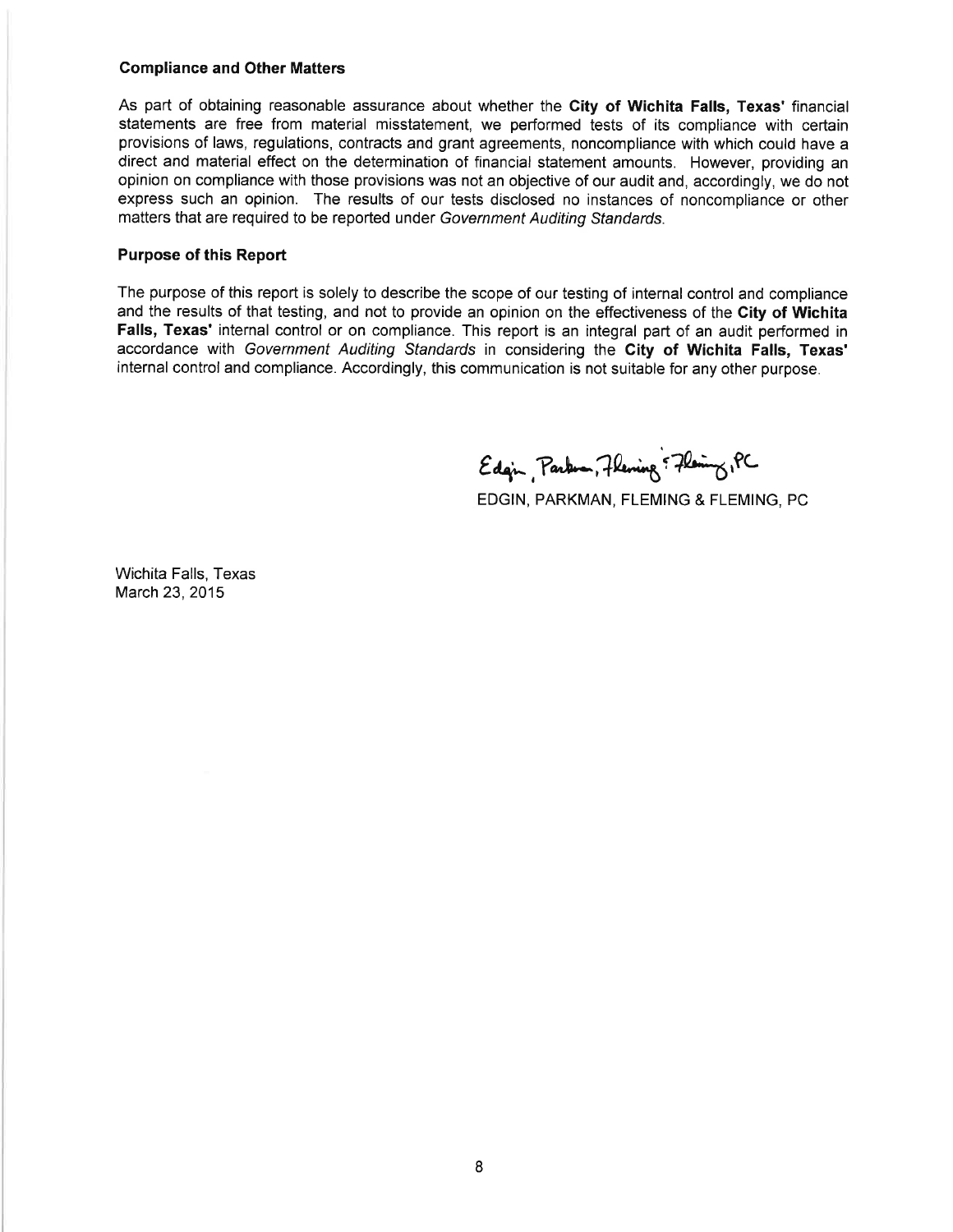#### SCHEDULE OF FINDINGS AND QUESTIONED COSTS FOR THE YEAR ENDED SEPTEMBER 30, 2014

#### A. Summarv of Auditor's Results

An unmodifíed opinion was issued on the financial statements

The audit disclosed no significant deficiencies relating to the audit of the financial statements in the Report on lnternal Control over Financial Reporting and on Compliance and Other Matters Based on an Audit of Financial Statements Performed in Accordance With Government Auditing Standards.

The audit disclosed no noncompliance that is material to the financial statements

The audit disclosed no significant deficiencies relating to the audit of the major federal and state award programs in the Report on Compliance with Requirements Applicable to Each Major Program and lnternal Control Over Compliance in Accordance with OMB Circular A-133 and the State of Texas Single Audit Circular.

An unmodified opinion was issued on compliance for major programs.

The audit disclosed no audit findings that are required to be reported in this schedule under OMB Circular A-133.

Major programs are as follows:

Federal:

| 10.557        | Women, Infants and Children    |
|---------------|--------------------------------|
| 20.106        | Airport Improvement Grant      |
| 20.500/20.507 | <b>Federal Transit Cluster</b> |

State:

lmmunizations - Epidemiology Transit Planning, Capital and Operating Formula Grant RAMP Grant

The threshold used to distinguish between Type A and Type B programs was \$570,942 for federal programs and \$300,000 for state programs.

The City was not classified as a low-risk auditee in the context of OMB Circular A-133 or the State of Texas Single Audit Circular.

#### B. Findinqs Relatinq to the Financial Statements which are Required to be Reported in Accordance with Generally Accepted Government Auditinq Standards

None

#### C. Findings and Questioned Costs for Federal and State Awards

None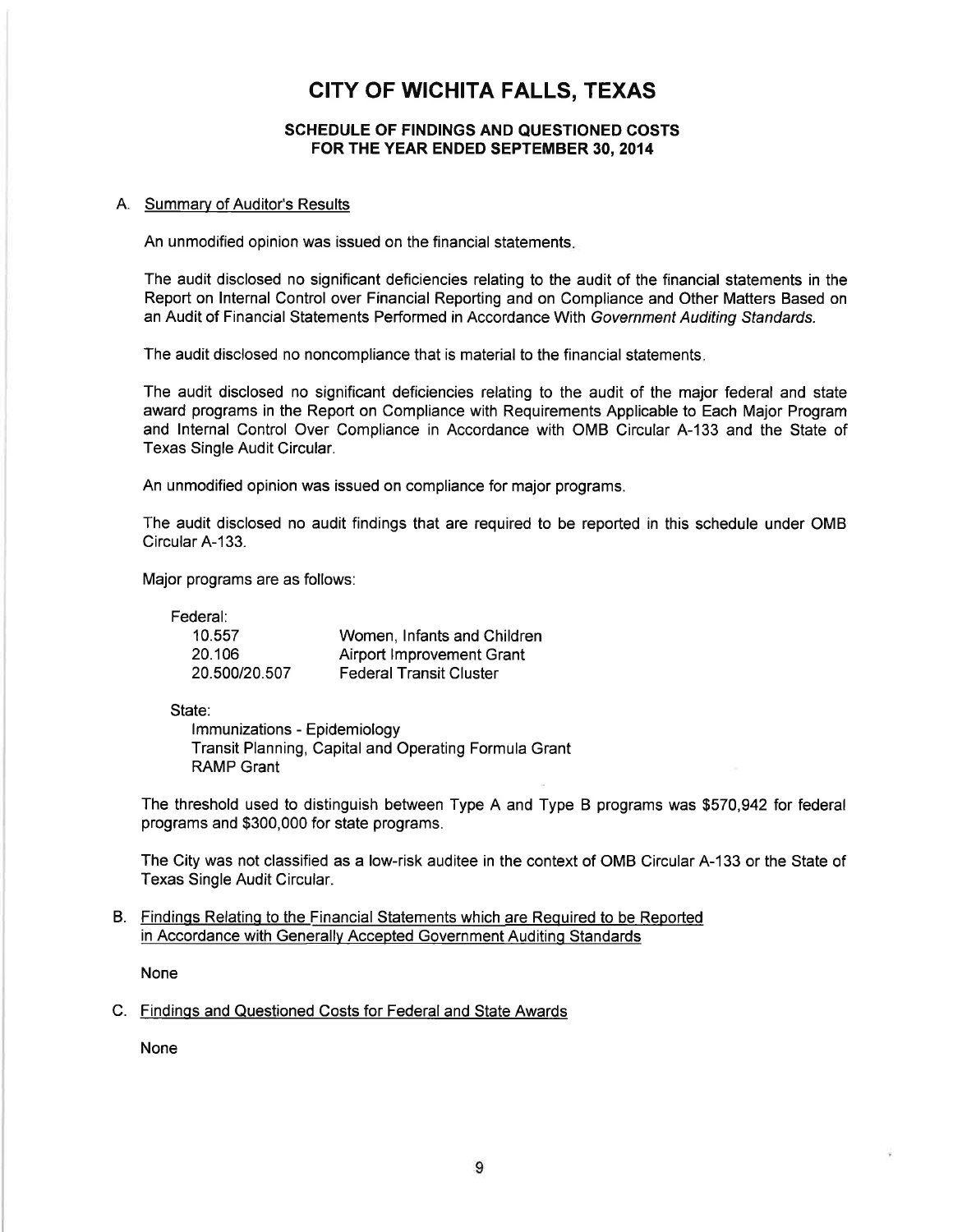### CORRECTIVE ACTION PLAN FOR THE YEAR ENDED SEPTEMBER 30, 2014

There were no findings in the current year.